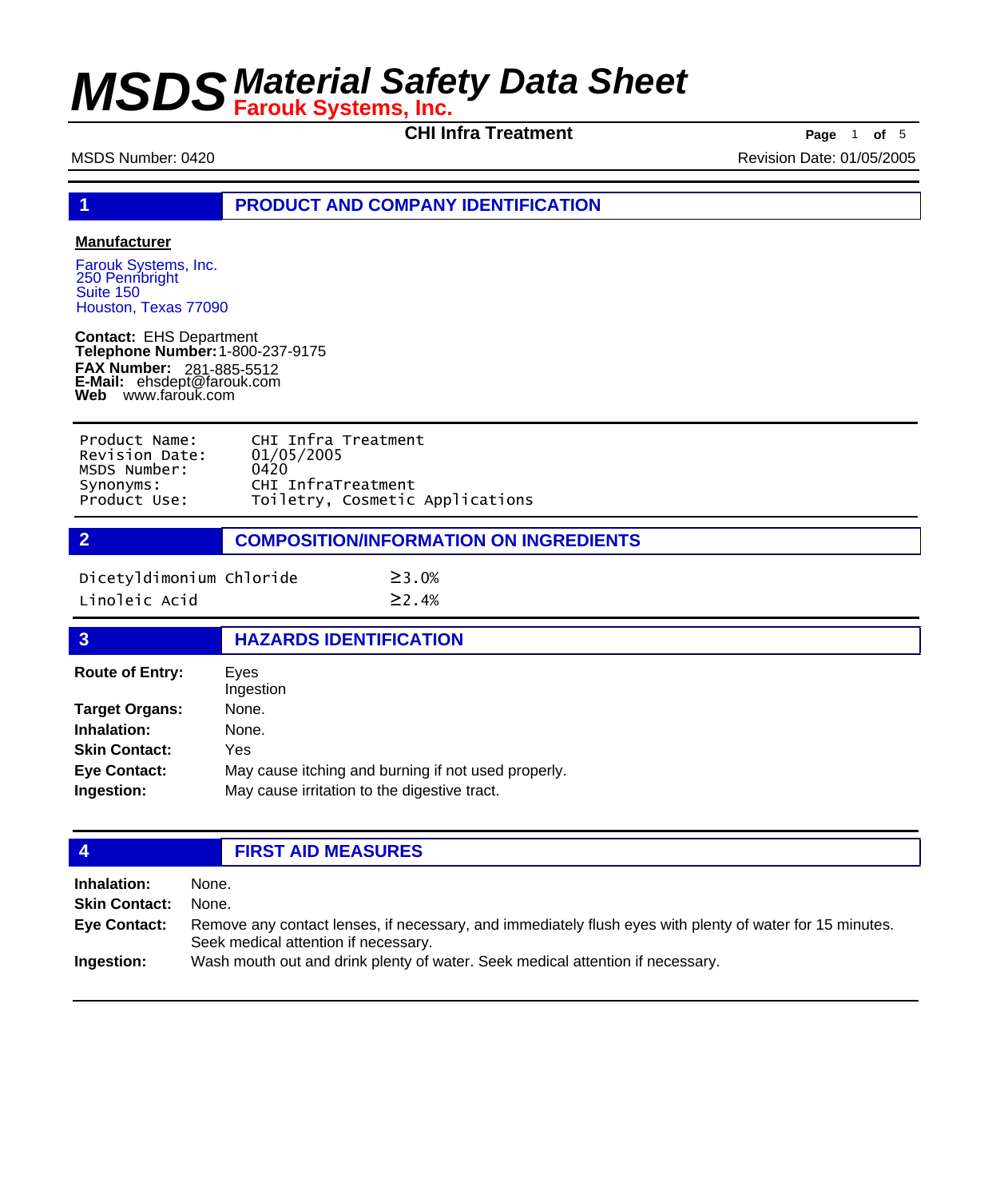**CHI Infra Treatment Page** <sup>2</sup> **of** <sup>5</sup>

MSDS Number: 0420 **Revision Date: 01/05/2005** Revision Date: 01/05/2005

**5 FIRE FIGHTING MEASURES**

FLASHPOINT AND METHOD: Not applicable. FLAMMABLE LIQUIDS:

 Not available. AUTO IGNITION TEMP:

 None FLAMMABLE CLASS:

 None. BURNING RATE OF SOLID:

Not available

GENERAL HAZARDS: Evacuate personnel downwind of fire to avoid inhalation of fumes and smoke.

EXTINGUISHING METHODS: Chemical type foam, CO2(Carbon Dioxide), Dry Chemical, Water Fog

HAZARDOUS COMBUSTION PRODUCTS: None.

FIRE FIGHTING PROCEDURES: This product is not flammable.However, hazardous decomposition and combustion products may be formed in a fire situation. Cool exposed containers with water spray to prevent overheating.

FIRE FIGHTING EQUIPMENT: Respiratory and eye protection are required for fire fighting personnel. Full protective equipment (Bunker Gear) and self contained breathing apparatus (SCBA) should be used for all indoor fires and significant outdoor fires. For small outdoor fires, which may be easily extinguished with a portable fire extinguisher, use of a SCBA may not be needed.

### **6 ACCIDENTAL RELEASE MEASURES**

SMALL SPILL: When a spill occurs, use absorbent material on the substance. Dispose of the material according to all local, state and federal regulations. Always use an absorbent material when cleaning up a spill.

ENVIRONMENTAL PRECAUTIONS: Avoid run-off or release into sewers, stormdrains and waterways.

GENERAL PRECAUTIONS: Remove containers away from flammable materials.

#### **7 HANDLING AND STORAGE** Use appropriate personal protective equipment as specified in Section 8. Handle in a manner consistent with good household/personal techniques and practices. **Handling Precautions:** Keep containers/bottles securely sealed when not in use. Store in cool/dry conditions that do not exceed room temperature. Try to store product in temperatures between 40°F to 90° F. **Storage Requirements:**

#### **8 EXPOSURE CONTROLS/PERSONAL PROTECTION**

These recommendations provide general guideance for handling this product safely. Because specific use conditions may vary, safety procedures should be developed for each specific application of this product. When developing procedures, always consider potential waste, disposal and personal safety issues. **Engineering Controls:** EYES AND FACE: For reasonable foreseeable uses of this product, eye and face protection is not required. SKIN: For reasonable foreseeable uses of this product, skin protection is not required. RESPIRATORY: For reasonable foreseeable uses of this product, respiratory protection is not required. **Protective Equipment:** EXPOSURE GUIDELINES: Overexposure is unlikely. Since all parameters cannot be foreseen, the use of engineering controls to reduce exposure may be necessary.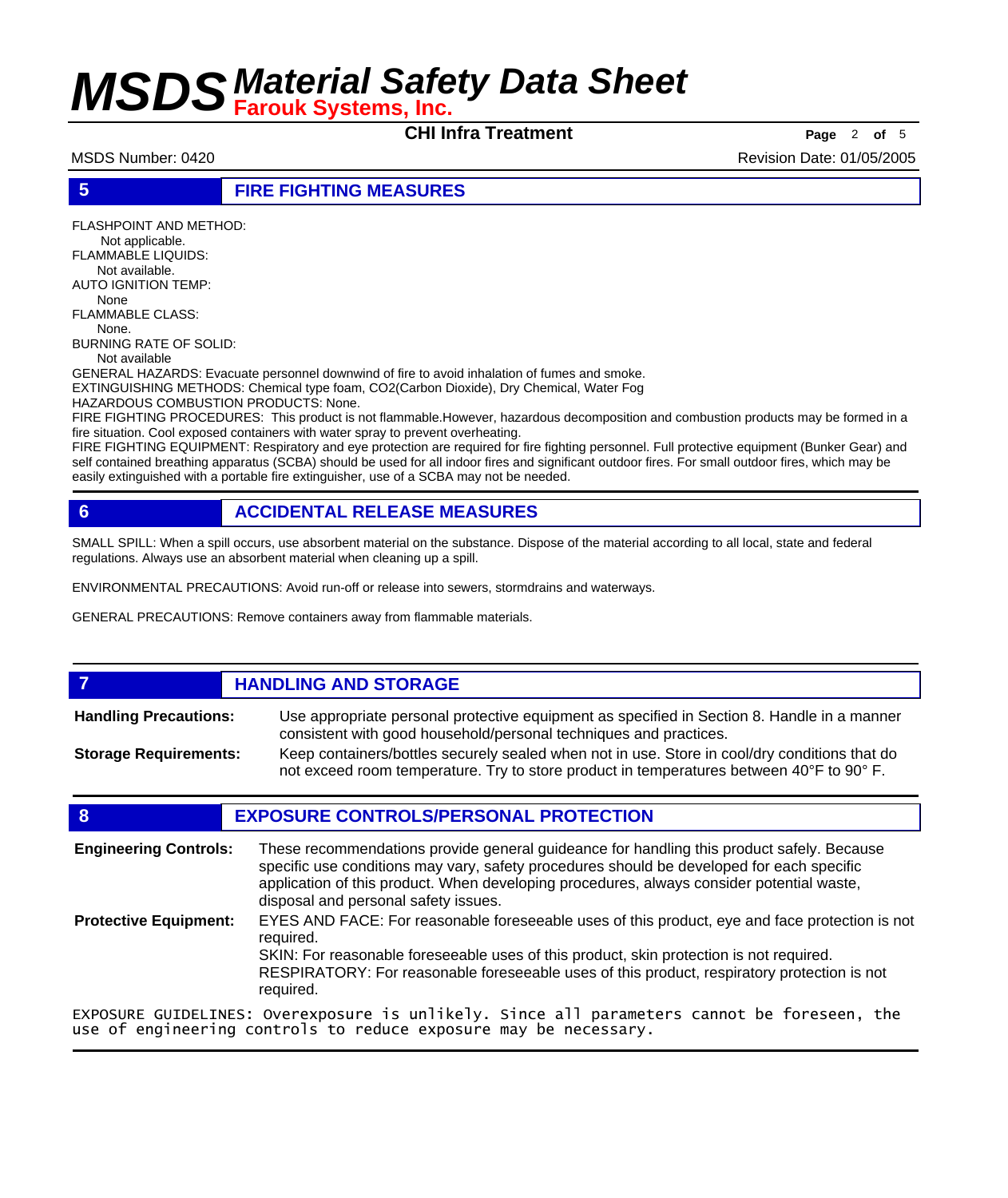**CHI Infra Treatment Page** <sup>3</sup> **of** <sup>5</sup>

MSDS Number: 0420 **Revision Date: 01/05/2005** Revision Date: 01/05/2005

#### **9 PHYSICAL AND CHEMICAL PROPERTIES**

**Appearance:** Creamy, white liquid **Physical State:** Liquid **Odor:** Pleasant odor **pH:** N/A **Vapor Pressure:** N/A **Vapor Density:** N/A

**Boiling Point:** 212 °F **Freezing/Melting Pt.:** N/A **Solubility:** Soluble in water. **Spec Grav./Density:** 1.00

| 10                                            | <b>STABILITY AND REACTIVITY</b>           |
|-----------------------------------------------|-------------------------------------------|
| Stability:                                    | YES                                       |
| <b>Conditions to avoid:</b>                   | Extreme temperatures.                     |
| Materials to avoid (incompatability):         | Keep away from strong oxidizing material. |
| Hazardous Decomposition products: None known. |                                           |
| <b>Hazardous Polymerization:</b>              | Will Not Occur.                           |

#### **11 TOXICOLOGICAL INFORMATION**

ACUTE: DERMAL LD50: Not available. ORAL LD50: Not available. INHALATION LC50: Not available. EYE EFFECTS: This product may cause irritation to eyes if not used under normal conditions. TARGET ORGANS: NONE. SENSITIZATIONS: Not available. CARCINOGENICITY: IARC: Listed by IARC - No. NTP: Listed by NTP - No. OSHA: Listed by OSHA - No.

MUTAGENICITY: Not available. REPRODUCTIVE EFFECTS: None. TERATOGENIC EFFECTS: Not available.

#### **12 ECOLOGICAL INFORMATION**

ENVIRONMENTAL DATA: Not available. ECOTOXICOLOGICAL INFO: Not available. DISTRIBUTION: Not available. CHEMICAL FATE INFO: Not available.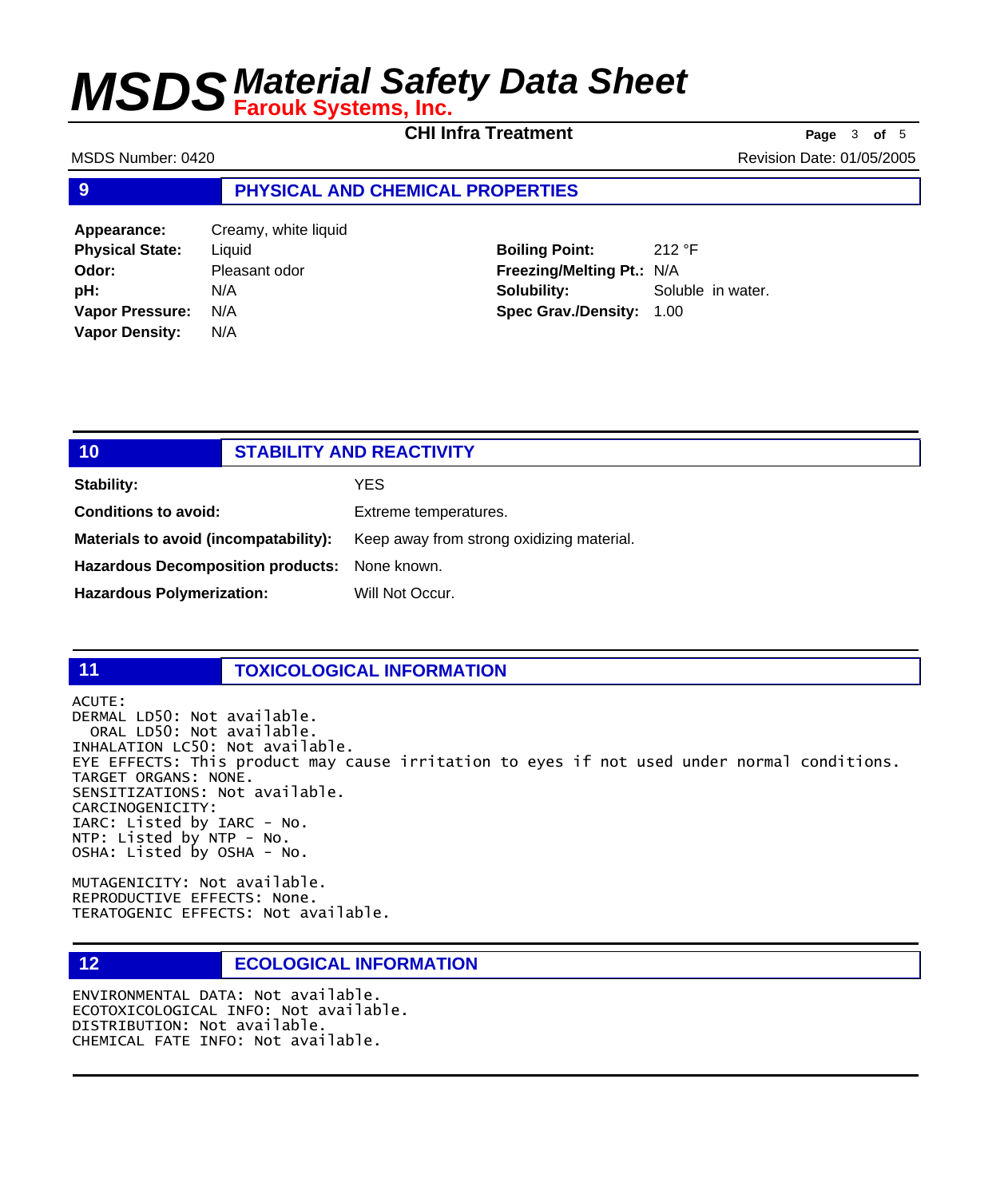**CHI Infra Treatment Page** <sup>4</sup> **of** <sup>5</sup>

MSDS Number: 0420 **Revision Date: 01/05/2005** Revision Date: 01/05/2005

#### **13 DISPOSAL CONSIDERATIONS**

US EPA Waste Number and Descriptions:

DISPOSAL METHOD: Controlled release of diluted product into a biological wastewater treatment plant. COMPONENT WASTE NUMBER: No EPA Waste Numbers are applicable for this product's components. DISPOSAL INSTRUCTIONS: Dispose of waste material according to local, state and federal rules and regulations.

**14 TRANSPORT INFORMATION**

This product is not regulated as a hazardous material by the United States (DOT) or Canadian (TDG) transportation regulations.

DOT CLASSIFICATION: Shipping Name: CHI Infra Treatment. Class: None. Non-regulated, non-hazardous

IMDG CLASSIFICATION: Shipping Name: CHI Infra Treatment. Class: None. Non-regulated, non-hazardous

IATA CLASSIFICATION: Shipping Name: CHI Infra Treatment. Class: None. Non-regulated, non-hazardous

1-800-424-9300 1-703-527-3887 CHEMTREC

Outside the United States

### **15 REGULATORY INFORMATION**

UNITED STATES: SARA TITLE III (Superfund Amendments and Reauthorization Act) 311/312 HAZARD CATEGORIES Fire: No. Pressure Generating: No. Reactivity: No. Acute: No. 313 REPORTABLE INGREDIENTS: Not applicable. TITLE III NOTES: None. CERCLA(Comprehensive Response, Compensation, and Liability Act) CERCLA RQ: None. TSCA(Toxic Substance Release Act) TSCA REGULATORY: All ingredients are listed in the TSCA Inventory. CANADA: WHMIS(WORKER HAZARDOUS MATERIAL INFORMATION SYSTEM) This product is WHMIS controlled. CANADIAN INGREDIENT DISCLOSURE LIST: Linoleic Acid. CANADIAN ENVIRONMENTAL PROTECTION ACT: All intentional ingredients are listed on the DSL(Domestic Substance List). EUROPEAN COMMUNITY: EU REGULATORY: All intentional ingredients are listed on the European's EINECS Inventory. STATE REGULATIONS: Not available.

LOCAL REGULATIONS: Not available.